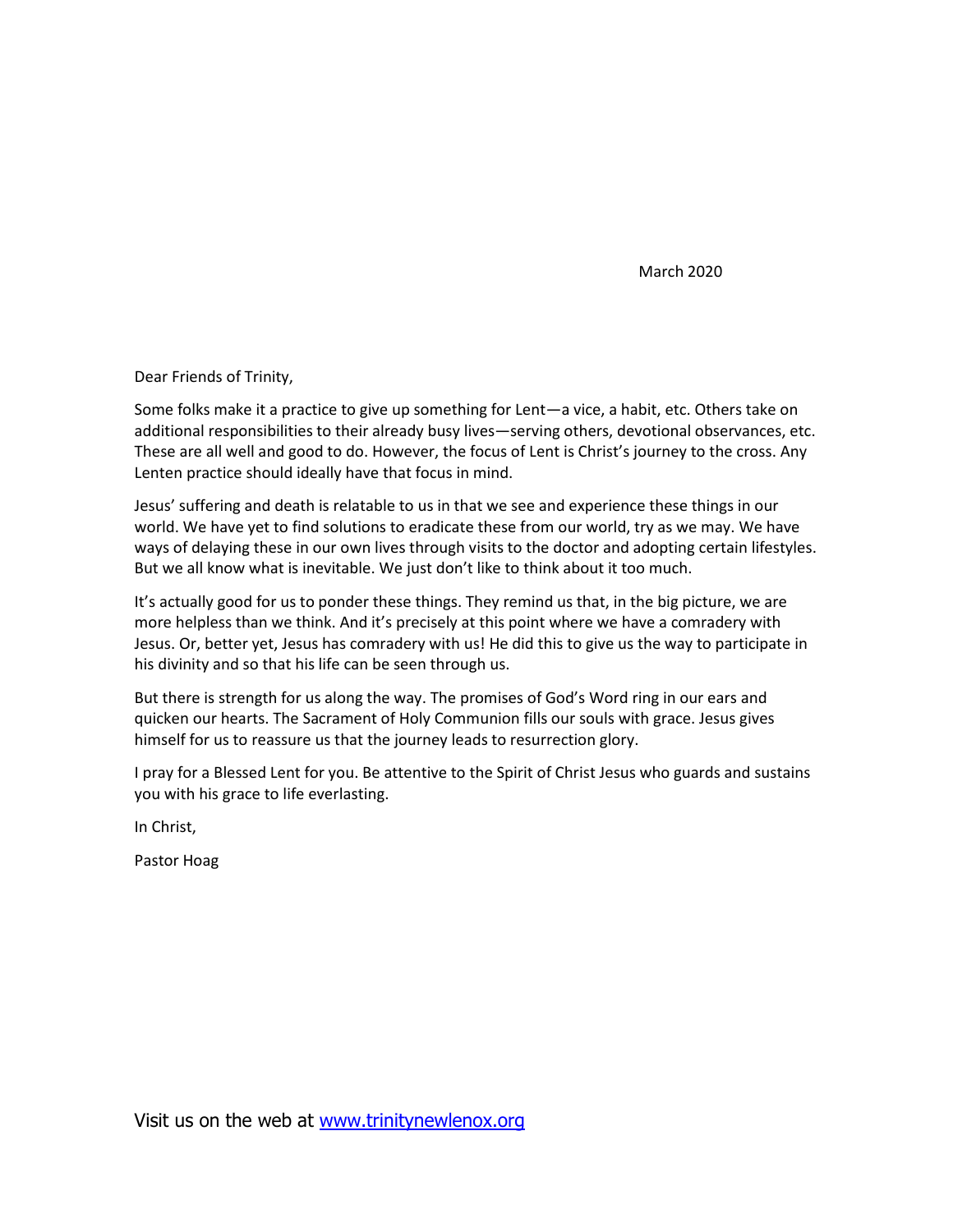### **MIDWEEK LENTEN SERVICE THEME 2020: SPIRITUAL BEINGS**

Join us on Wednesday evenings at 7:30 for a fascinating look at the beings that inhabit the unseen realm. We'll examine their roles and why they are important to the Biblical narrative. With help from videos from our friends at The Bible Project, we will explore this important, but often overlooked, dimension of our salvation story. Here are the topics we'll look at each week:

March 4—Introduction to Spiritual Beings/Elohim March 11—The Divine Council March 18—Angels and Cherubim/The Angel of the Lord March 25—The Satan and Demons April 1—The New Humanity

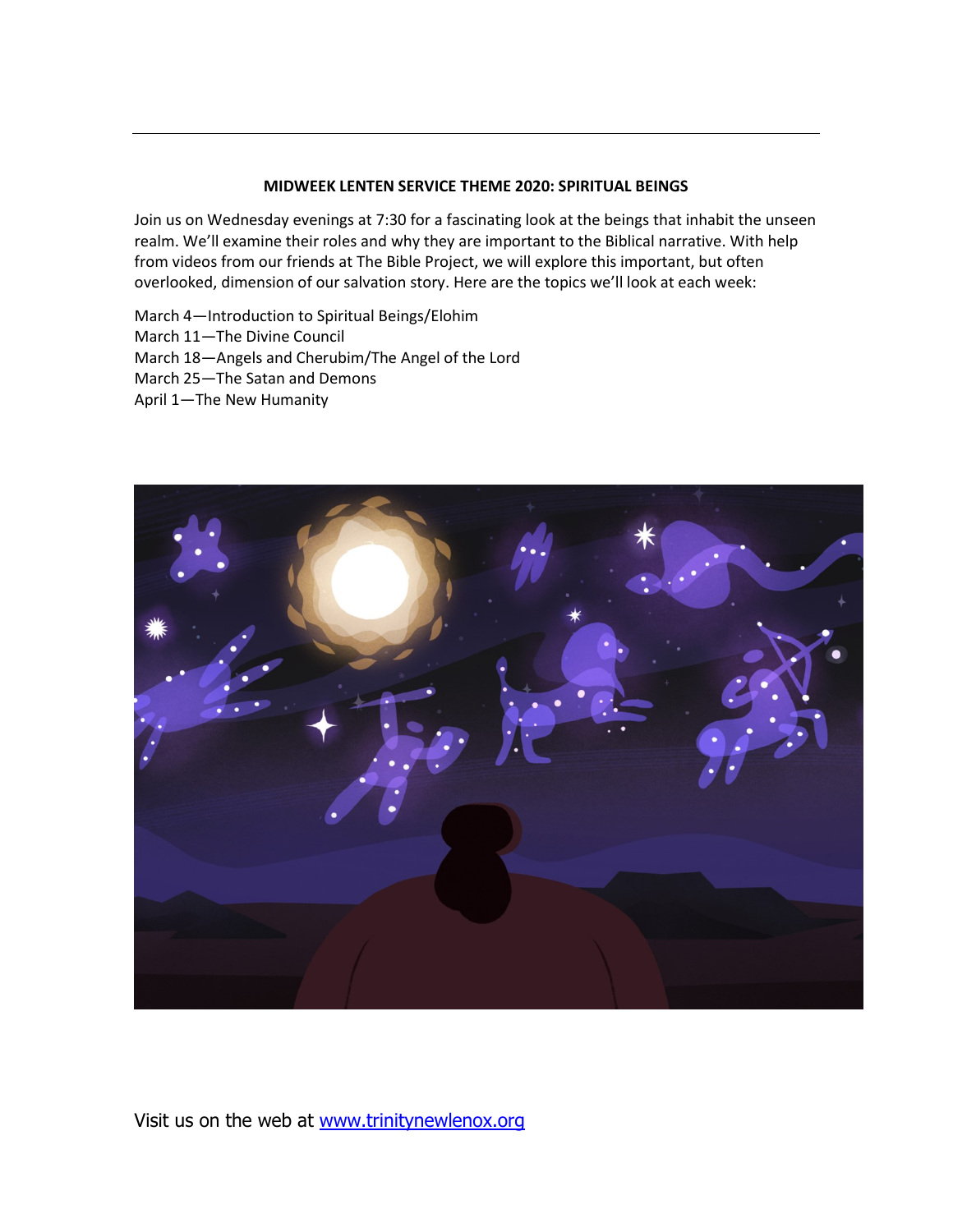



*Soup and sandwich suppers are held at 6:30 p.m., just prior to each Lenten service.* Below is a schedule of the organizations who will be preparing the meals and the dates of the meals. Our youth will be serving at all the Lenten Suppers and the free will offering will go help with the National Youth Gathering trip in July.

- 3/4 Chancel Guild Sloppy Joes
- 3/11 Social Ministry Hot Beef Sandwiches
- 3/18 Youth Group
- 3/25 Church Council
- 4/1 Sunday School Beef & Chicken Tacos



#### **UPDATE FROM OUR COUNCIL PRESIDENT, JEFF McDonald**

A quick update on the kitchen, especially since Lent is now here. We made some significant progress in the last month on the kitchen, but final steps are still underway. We expect to be able to use the new space for at least some of our Lenten suppers, but the initial soup and sandwich meals during Lent will need to be served in the upstairs gym while we await the last stages of the kitchen project to be completed. It promises to be worth the wait, and I would encourage you to go take a peek at the progress if you haven't done so lately, as it really is coming together nicely.

Shifting away from the kitchen (yes, I sometimes think and talk about other things!), if you don't follow Trinity's Facebook page, please go and "Like" it to stay current on what is happening at Trinity and to make sure that you are seeing our more frequent updates. Bob Blecke, our Director of Outreach, has done a good amount of research on the topic of churches and their online footprint and has determined that a more active presence could help us to spread our message to a wider audience. The more each of you engage with Trinity's Facebook page, the more visible it becomes. The added bonus is that there have been some really interesting posts of late and you're likely to learn a thing or two by engaging more actively with us online, so please be sure to check us out if you haven't already.

Speaking of online, since we rolled out the ability to give electronically, some members have chosen to set up regular withdrawals for their offering so that they don't have to remember to bring that with them each week. This is entirely up to you, but it's something that is available so I just wanted to let you know about it. You can link to our online giving page from Trinity's web page. We are in the process of adding cards to each pew that state "I GIVE ELECTRONICALLY" so that if you do want to change over to electronic giving, you won't have to have that awkward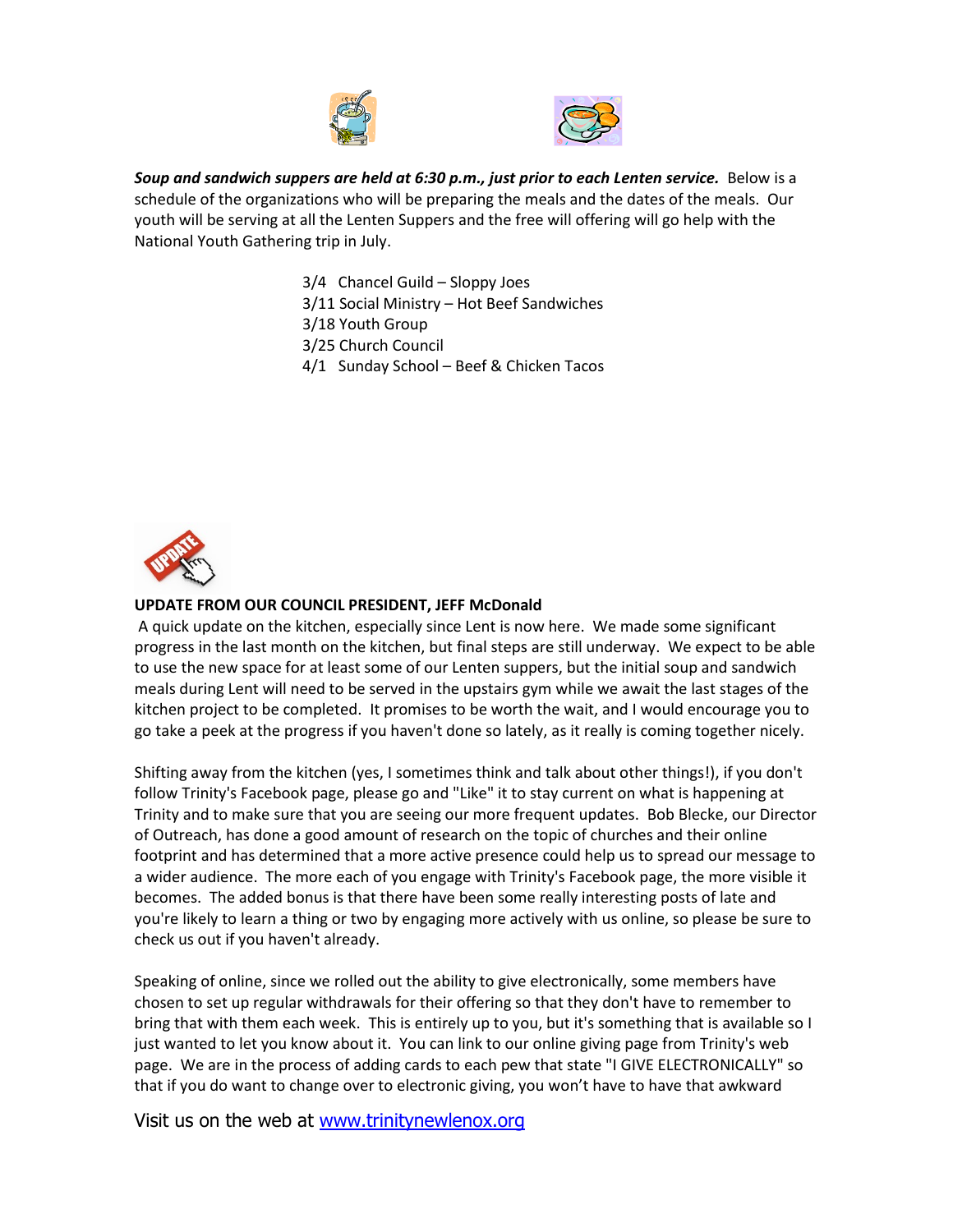glance at the ushers when they come by - you can just drop one of these cards in the plate instead. This, too, is optional, but I wanted to explain what those were for.

I do plan to photograph any interested members and guests on Easter Sunday this year as has been done in the past few years. If you'd like an updated picture of yourself in front of our beautiful altar on Easter Sunday, just plan to come up after the end of each of our services on Sunday morning for this. All pictures will be posted on our Facebook page. This has been a great way to get updated pictures of our members, so please plan to participate in this on Easter Sunday. There is no cost associated with this. Here is a look at last year's album of pictures: [https://www.facebook.com/pg/TrinityNewLenox/photos/?tab=album&album\\_id=21353](https://www.facebook.com/pg/TrinityNewLenox/photos/?tab=album&album_id=2135383353163559) [83353163559](https://www.facebook.com/pg/TrinityNewLenox/photos/?tab=album&album_id=2135383353163559)

For some history, here are Easter Sunday albums from... 2018: [https://www.facebook.com/pg/TrinityNewLenox/photos/?tab=album&album\\_id=1618802](https://www.facebook.com/pg/TrinityNewLenox/photos/?tab=album&album_id=1618802674821632) [674821632](https://www.facebook.com/pg/TrinityNewLenox/photos/?tab=album&album_id=1618802674821632) and 2017: [https://www.facebook.com/pg/TrinityNewLenox/photos/?tab=album&album\\_id=1297800](https://www.facebook.com/pg/TrinityNewLenox/photos/?tab=album&album_id=1297800590255177) [590255177](https://www.facebook.com/pg/TrinityNewLenox/photos/?tab=album&album_id=1297800590255177) 

Enjoy the pictures and I hope to include you in the 2020 edition.



**Fannie May Candy Bar Sale!** Rita Larson is continuing to sell candy bars for \$1.00 each. They are available after church services, or in the church office. Please deposit your money in the envelope inside the candy bar box. This is for the benefit of the Chancel Guild. The proceeds from the February sales will be given to the Chancel Guild. **These are great for Easter baskets!** 



 **Bible Classes – everyone is invited to attend. Sunday Morning – 9:15 a.m. in the library Wednesday Morning – 8:30 a.m. in the library. Thursday Evening – 7:00 pm in the library.**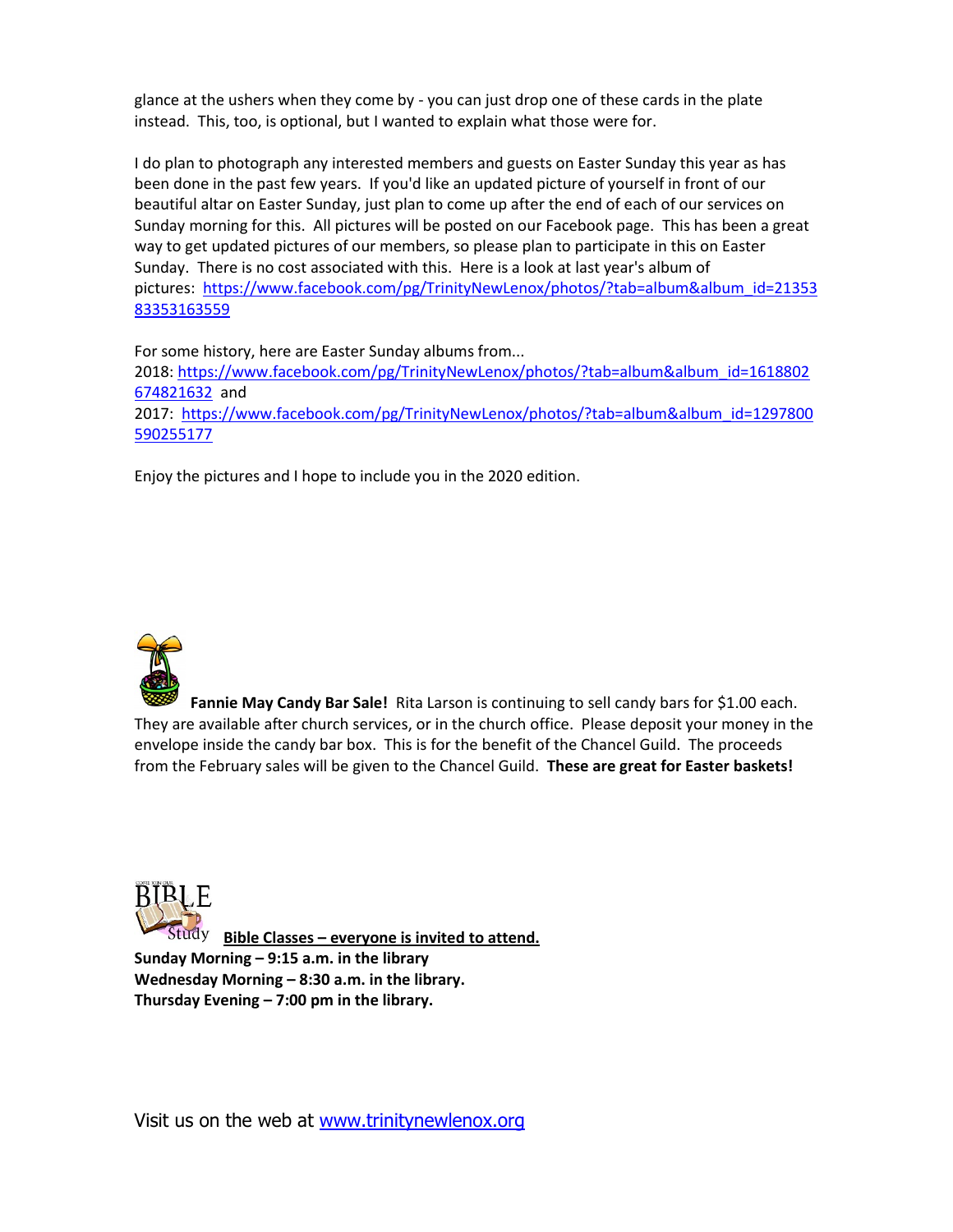

**Pre-School Registration for September 2020-2021.** If you know of anyone who is interested, please have them call the pre-school at 815.485.6973. There is a non-refundable registration fee of \$60.00 per student. The tuition per month for the school year beginning September 2020, will be \$115.00 for two day students and \$145 for three day students. Children must have turned 3 by September 1, 2020.



# **SOCIAL MINISTRY**

All ladies of Trinity are invited to join our committee. If you have any questions or would like further information, please contact the church office at 815.485.6973. **Our next meeting will be March 9th at 7:00 p.m**. at the home of Jan Toepke.



We are continuing with our collection of clothing and household goods as well as food for St. Matthew's. Food items should be placed in the container at the top of the steps by the parking lot door.

**Also, there is a new area to place donations of clothing and other items other than food. It is in the old bathroom by the lift in the basement. Please bring your donations in bags or boxes for easier storage and removal. If you have questions, please ask the church secretary.**

Social Ministry is looking for people to help load up the donated items for St. Matthews. We have drivers but are in need of people who can help get the items from the church basement to the transporting vehicles. If you have an hour and can help out, there is a signup sheet on the hallway table. Please add your name, phone number, and any dates you would be available.

Visit us on the web at [www.trinitynewlenox.org](http://www.trinitynewlenox.org/)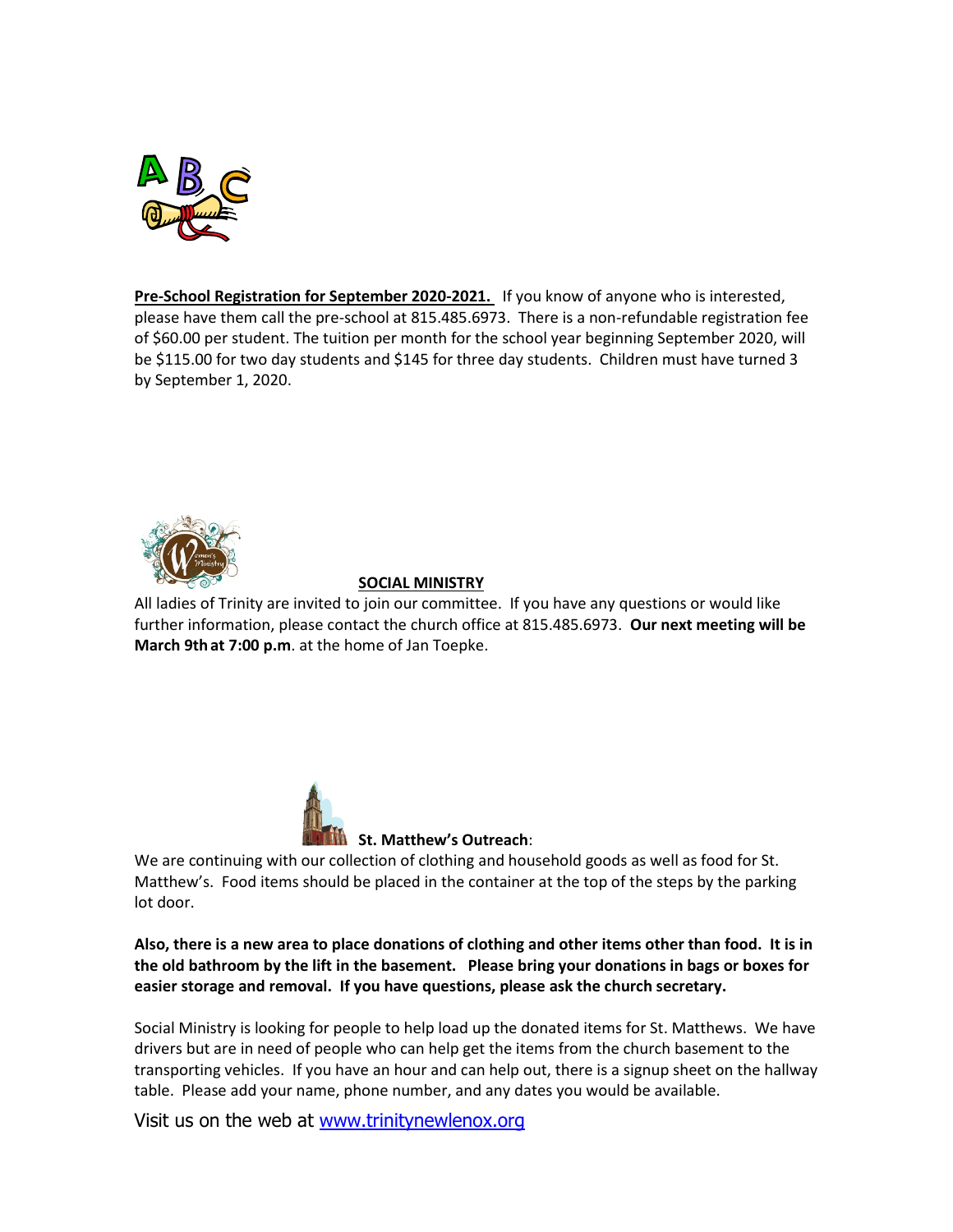



## TRINITY'S 14th ANNUAL EASTER EGG HUNT!!

Grab your Easter Basket and bring it to church on Saturday, April 11<sup>th</sup>! The Annual EASTER EGG HUNT starts at 10:00 a.m. Bring your kids, grandkids and/or young relatives, along with a camera and smiles and join us! Fifth Graders and younger please. It's a whole lot of fun - in a short period of time! Lineup will start outside the gym 5 minutes before 10:00 a.m. The Easter Bunny will once again make a special appearance for the little ones in the gym!

## TO THE TRINITY CONGREGATION –

In the past, I have had many members of our congregation ask me if they too can donate to the Easter Egg Hunt. The answer is: Yes! Absolutely! I am happy to accept wrapped candy, plastic Easter eggs or small items such as stickers, small toys, bouncy balls, crafty stampers, clings or anything small enough to fit inside an Easter Egg. Donations can be dropped off in the marked box in the church office now through Wednesday, April 1, 2020 (which will be my last pick up day). Thank you again for your generosity and support!

#### CONFIRMATION CLASS

As part of your Service Project for Confirmation Class and to make Trinity's 14<sup>th</sup> Annual Easter Egg Hunt a success, we are asking the families of all Confirmands to please donate at least one of the following: bag of individually wrapped candy; toys, wrist bands, or other small items that fit inside an egg. Please leave your donation in the box which is located in the Church Office anytime by April  $1<sup>st</sup>$ . The Confirmation Classes will be helping to stuff the plastic eggs after their Confirmation Class.



**Scrip Fundraiser** - Thank you so very much for your participation in this fundraiser. Our next order deadline will be [Monday March 2](x-apple-data-detectors://0/)<sup>nd</sup> and March 30<sup>th</sup> at noon. Cards will be ready for pick up at church the following weekend after each order. Any questions can be directed to Angie Minett at [minett411@yahoo.com](mailto:minett411@yahoo.com) or [\(815\)467-2537.](tel:(815)467-2537) There are order forms and lists of participating stores on the table below the youth bulletin board. You can also check out [shopwithscrip.com](http://shopwithscrip.com/) to learn more about this simple way to help the youth earn funds.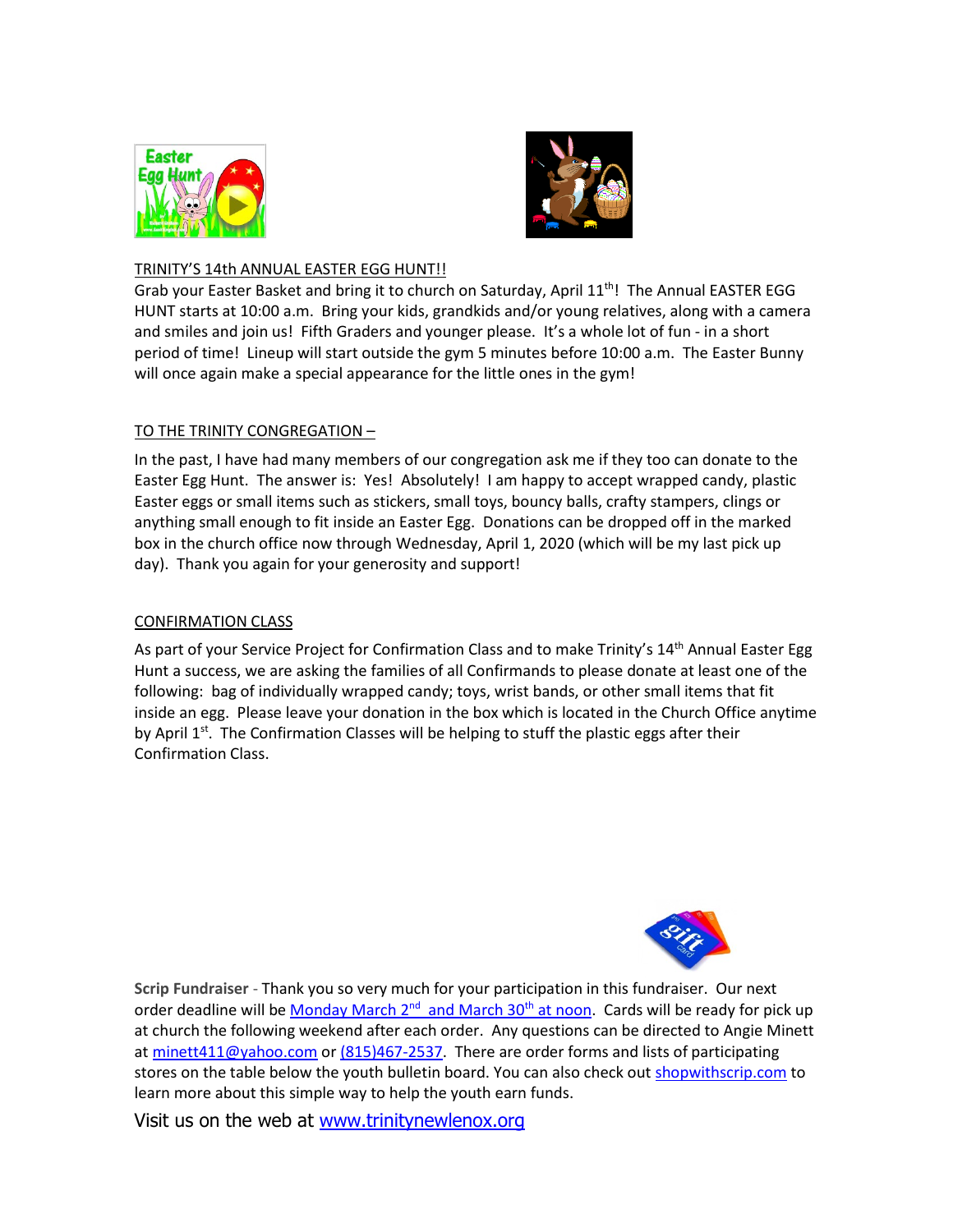

**The March Sign-Up sheets for Readers, Greeters and MorningStar** 

**Mission are on the hallway table!**

**There are a couple of new signup sheets by the middle of this month:**

- **1. Easter Breakfast Attendance**
- **2. Easter Breakfast Help**



**April 10 th - Good Friday Cross Walk sponsored by the New Lenox** 

**Ministerial Association, starting at St. Jude at 10:00 a.m.** All denominations are invited to participate in this symbolic walk of Jesus to Calvary, following a wooden cross carried by youth from various churches. Walkers will follow the cross and offer a hymn, brief homily and prayer at each stop. It will finish here at Trinity around noon.



**MorningStar Mission:** The next serving dates for March are the 2<sup>nd</sup> and 16<sup>th</sup>. Thanks to all the volunteers who help each week. It was nice to have a couple new volunteers. If you are interested in helping, the signup sheet is on the hallway table.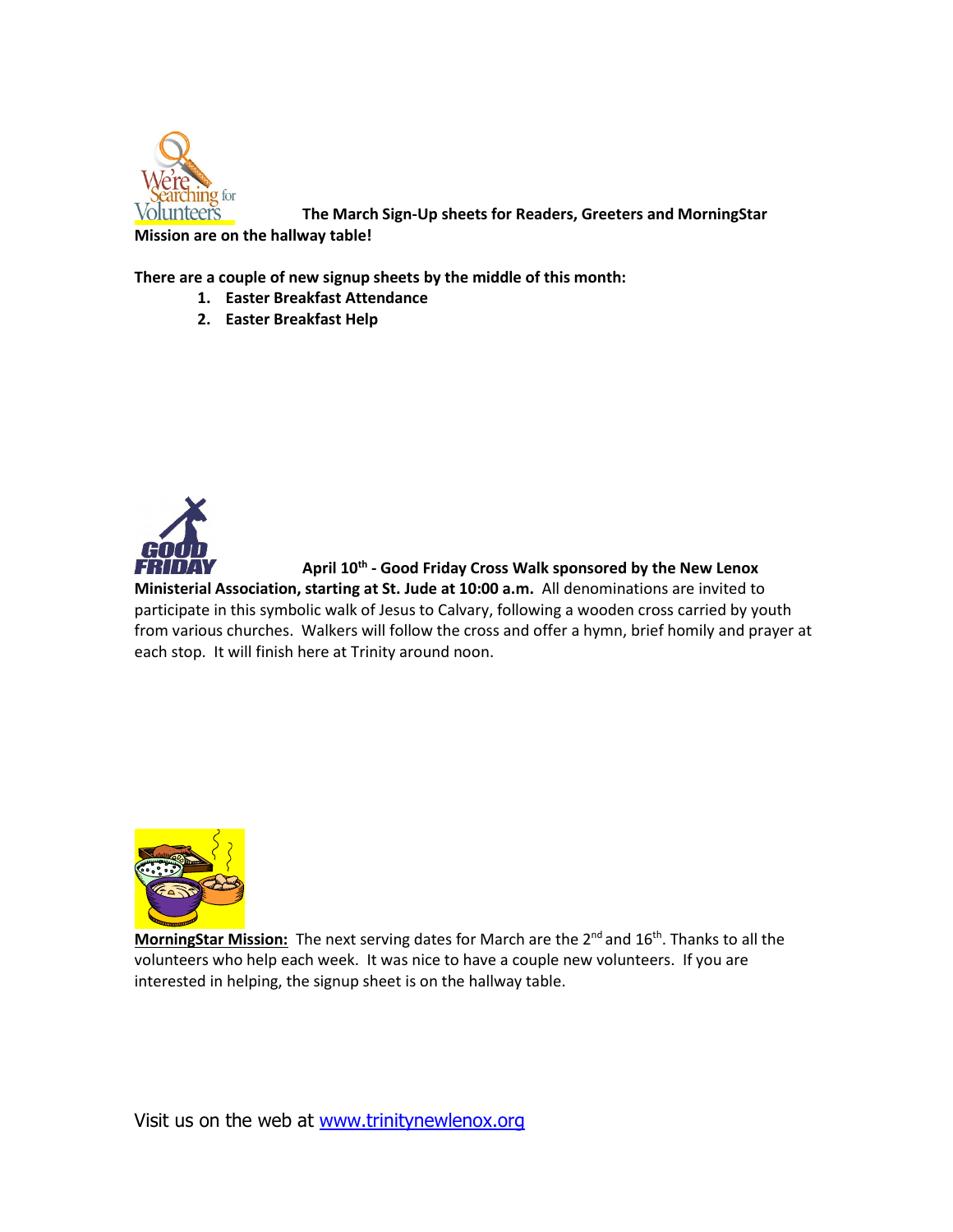**Chancel Guild**: The next meeting will be **Saturday, March 7 th at 9:00 a.m.** Easter flowers are on the agenda. All ladies of Trinity are invited to join us!



Chancel Guild will be decorating the chancel area with a variety of Easter flowers for the Easter services. Order forms and prices will be available in mid March. Watch the bulletins for more details.



ALTAR FLOWERS: Flowers are placed on the altar every weekend to enhance and beautify the altar area in memory of a loved one, to commemorate a birthday, wedding, anniversary, or in celebration of God's blessings. A 2020 flower chart showing open weekends is posted in the cabinet across the general church office. The flower order forms are attached to the cabinet. If you would like to sponsor flowers on a particular weekend, complete the form and place it along with a **check made out to Trinity Lutheran Chancel Guild** in the Chancel Guild mailbox in the church office. If you want a date already chosen, it may be possible to share the date and the cost with permission from the person who has already selected the date. If you have any questions, please contact Kay Purnell at [purnellk51@hotmail.com](mailto:purnellk51@hotmail.com) or (815) 485-9017. Flowers may be picked up after the 10:30 Sunday service. Thank you to all who participate!

Flowers left in the refrigerator will be disposed of after 2 weeks.



Used Medication Bottles - Beginning Ash Wednesday and continuing through Sunday, April 9<sup>th</sup>, Kim Blecke will be collecting empty pill bottles. **Please remove the labels**. There will be a decorated box on the hallway table near the gym for this collection. The final destination for these containers will be 3<sup>rd</sup> world countries were medication is often dispensed in a piece of paper.